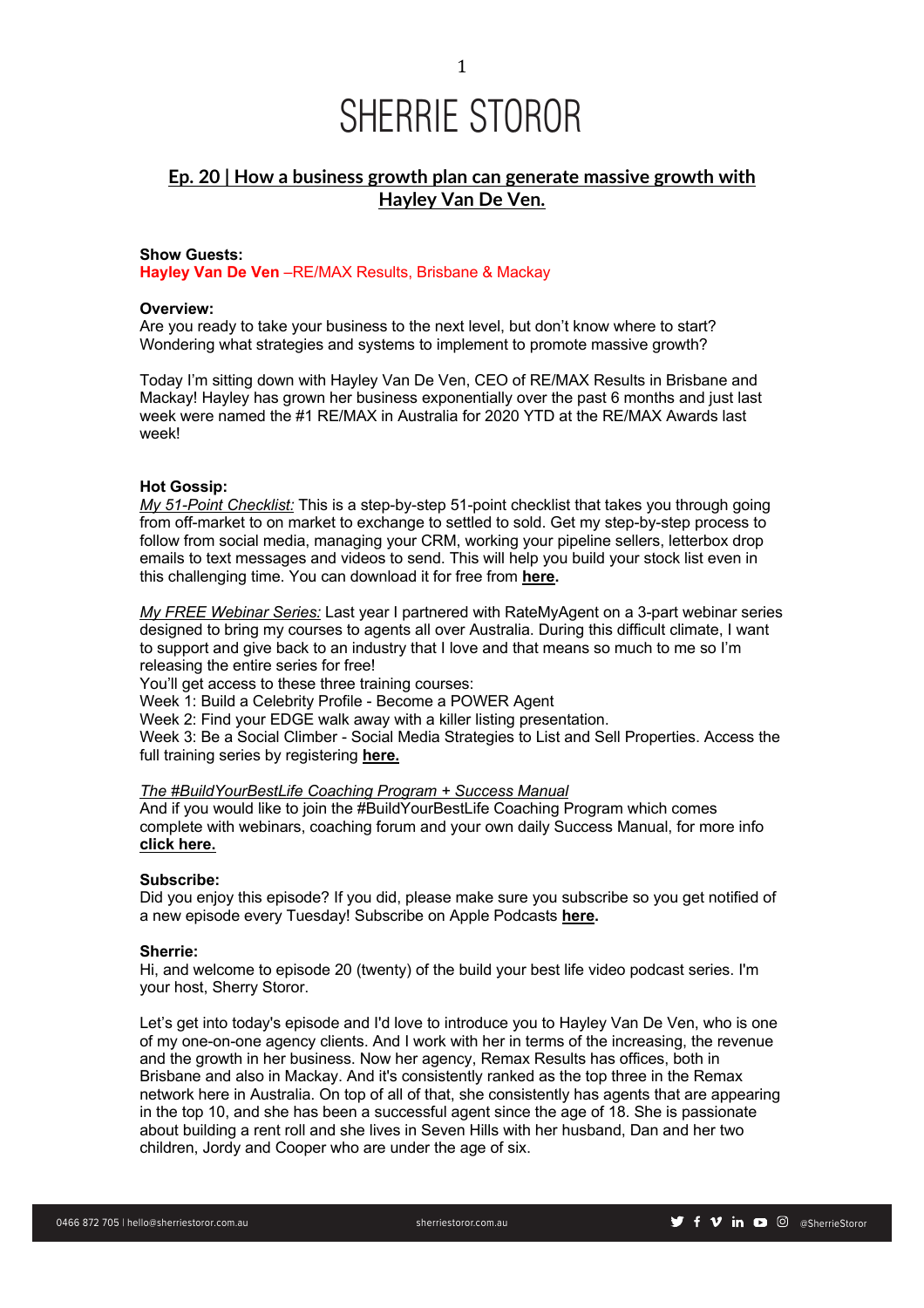2

### **Sherrie:**

So, Hayley, welcome to the Build Your Best Life podcast.

### **Hayley:**

Thank you so much for having me, I'm really pumped to be here.

### **Sherrie:**

Well, I say this every time I always get so excited with my clients when they're a part of the podcast series. And I think it's because, I fall in love with everybody and getting to know themselves and their personal journeys and you are no different because I absolutely love working with you. And I'm so invested in what it is that you have built, what you're building. And of course, you as an individual, but I was trying to remember how we even first originally met. Do you recall? I do remember that you've been along to a number of my breakfast as part of the women in real estate series and yeah.

#### **Hayley:**

Yeah.

### **Sherrie:**

And you've also purchased some of my letter packs and my toolkits and I think then just essentially, we started reaching out. I think we became social media friends maybe. And then, from there you asked to do some coaching and it was quite interesting because when you first initially started, I think you were all a bit nervous and a bit scared about getting on board and you're like, Sherrie, would you just see me once a month? Do you remember? Thanks so much for tuning in.

### **Hayley:**

Yeah, I do. And it's really weird because, because of social media and I find this as well, sometimes I feel like I know people far better than I actually do. And I remember when we met, finally, I actually do remember this now. And we kind of looked at each other, like, is this the first time we're meeting? Because we were like, this is really, really cool at your event to finally meet you face to face.

And we did have a really funny moment, but I quess I didn't really have an expectation when I first came to you for coaching. I just knew that I wanted to grow my business exponentially. And because I kind of got to this place, well this point on my own, I would say, I guess, I didn't know how to take it to the next level or how to level up our business to use your phrase, because like how do what you don't know right?

### **Sherrie:**

Well, I must admit, I've loved seeing you level up in your business and initially you, I agreed that yes, I would see you once a month. And after we did that first session, you were like, I'm all in Sherrie, sign me up!

And it's been about eight months now, ever since, but I think when I have a look at where you have been where you are today and where you are growing, it's been an amazing journey. And really these changes that you have made mindset wise, but also that you've implemented into your business are pretty impressive. And I just want to take a moment to truly acknowledge that, but look, let's, let's hit the rewind button and let's talk about your career and your journey, because that's a lot about what these podcasts are all around. And I wanted to, I guess, ask you, how did you get into the industry? Did you fall into it or was this a conscious decision?

### **Hayley**

I wasn't supposed to be in Australia still. My plan was, because I grew up in New Zealand and my plan when I was 17, was to come over here, turn 18, have a gap year, go to Europe and then go home to New Zealand to go to uni. And I came here, I started as a sales secretary on an internship or traineeship as they used to call it with the REIQ, back in 2003, yeah, it was the end of 2002, the start of 2003 and I never left.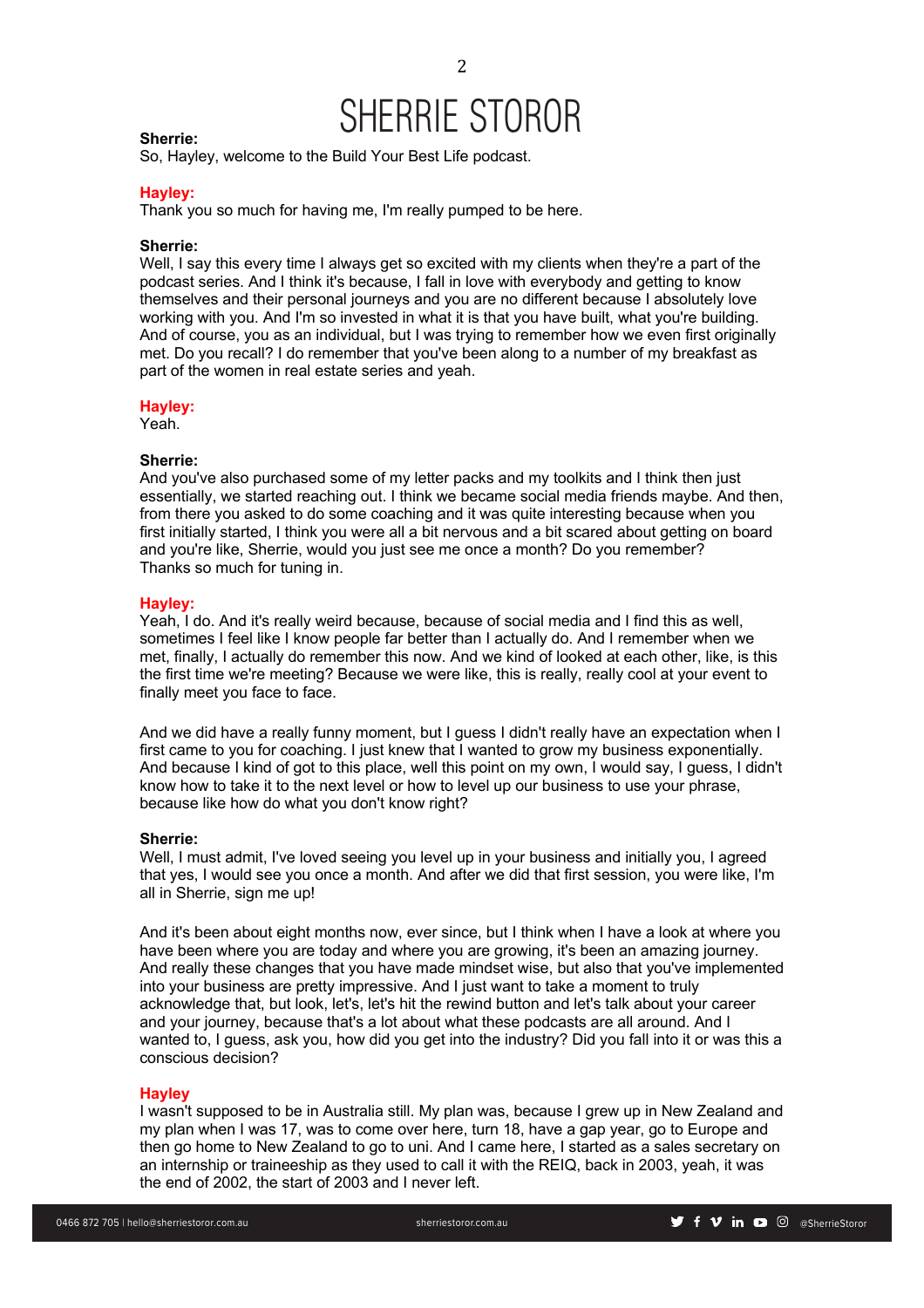### **Sherrie:**

So tell us, because you are were actually selling for quite some time, a lot of people know you as a business owner. They also know that you're very passionate about property management, but you actually were a salesperson. And in fact, you used to sell on Bribie Island, correct?

### **Hayley:**

Yeah!

### **Sherrie:**

So you did this for quite some time. Tell us about your time as a sales agent?

### **Hayley:**

Well, the first office that I went to was in Bribie and it was an amazing little office, such beautiful business owners, so nurturing and sweet. They were really like my parents because I was 18 and I was living away from home. I worked there for six years in the office and sold predominantly on the Island, but also like lots of people know the Sandstone Point Hotel now because it's cool, It never used to be, but there was always 1200 homes up there that I really worked in as kind of my FMA or my patch, my core area. And I just worked away at that but I was there for 10 years in total, and even now I still get people that ring me that I sold houses to all of that time ago and say, hey, we are moving, can you sell a house? No, but I know who can.

### **Sherrie:**

I love that. And for those that are listening, who don't know what Bribie Island is or where it's located, it's essentially this beautiful seaside community in between Brisbane and the Sunshine Coast. So how was it that you essentially came to leave there and work at RE/MAX?

### **Hayley:**

Well, in between my time there my husband was working away up in Mackay. And since during that time I thought, okay, well, it's really hard to be married to someone that's fly in fly out, that and I thought, okay, I think it's going to be better if I move up from Brisbane to Mackay. So, I moved up to Mackay for a couple of years and wasn't better unfortunately, but again, I had an amazing opportunity, which kind of led me down a really unexpected path. People always say to me now, why do you have an office in Mackay? and it was kind of the best accident ever.

#### **Sherrie:**

When you moved to Mackay were you sort of working as the BDM for RE/MAX? So your job was to really work in corporate and to go out there and parrot businesses that were a part of the Remax corporation, but also to help bring people on board and convince them that Remax was the right franchise for them? Correct?

#### **Hayley:**

Funnily enough, it wasn't. I moved up there and kind of left a really, really stable ten-year business and spend another two years in Mackay selling real estate.

So, into a brand-new marketplace where I'd never, ever been before. I didn't know anybody. It was incredible, like starting over and over again, but I just transferred our brand up there. I wasn't that familiar with Remax back then. I kind of hadn't seen that opportunity yet and yeah, I just, I started, not knowing anybody spent two years there and one day, unfortunately right at the disillusion of my marriage, Keith who then was the owner of Re/Max Australia rang me and said, hey, what's it going to take, like it's time. And I'm like, what it is, I'll be there in three weeks, after obviously a long courting relationship, but he just got me on the right day at the right time. After a little bit of a long recruitment process, they just got me.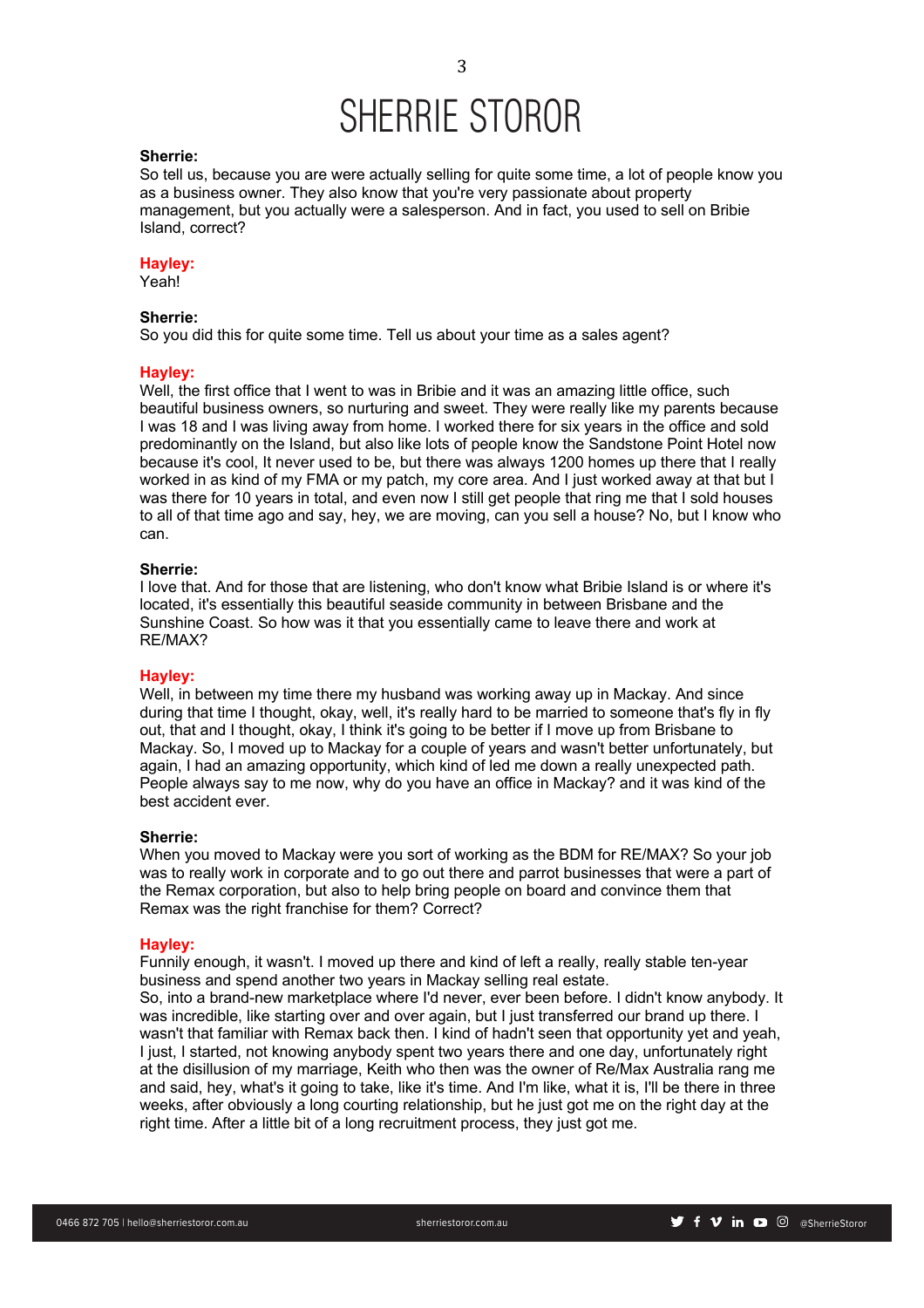# SHERRIE STOROR So what happened? So, tell us about when you made this transition. So you've gone from

being a sales person and you've relocated and then you've decided to join the corporate world and you obviously know about a lot about selling real estate, but now you're working in quite a different capacity within the industry. Tell us about what it was like in your, in your role and what you learnt during this time?

### **Hayley:**

**Sherrie:**

Well, that transition from salesperson to corporate just opened my eyes in a totally different fashion. So, I just fell in love with the brand in so many different aspects. So many high performing agents, that was a real moment of OMG! And I actually remember when Keith did my figures for me that over that 12 years of being an intensive salesperson. If I had been a Remax agent, as opposed to the other two businesses, that I'd been a part of what kind of money I would have walked away with not selling a different, just with a different commission structure and a different game plan or a different business plan for myself.

And I remember crying and thinking I wouldn't have any mortgages, and let's be honest, I would have had mortgages I just probably would have had more things. But the reality was for me, like seeing it down on paper was a really awakening moment like Oh my God, what have I been doing with my life? I'm 30 years old, I need to grow up. So, I, I did make that change and it was really, it was really fascinating and it showed me and introduced me to the most amazing business owners throughout Queensland, because I wasn't just sitting down with RE/MAX brokers who, by the way, opened my eyes to another level and made really excited in building this business. But it also led me to sit down with entrepreneurs and business owners across all of the networks and talk to them about the pain points in their businesses and how they've built their businesses and how they've grown and whether or not it was someone in Rockhampton or someone in Bardon,

I got so many amazing things from that experience that I've implemented in my business as we've gone. I'm like, Oh, remember when what Vince from Rockhampton said about this and about scaling in property management, or remember about the marketing one of the guys Martin mentioned, and one of the points of difference in the scale of permissions and all of these things that I'd kind of like tucked away in my back brain. And sometimes I'll just come to the forefront. I actually, when we started doing our 90 day plans with you, I remember in my very first menu, I've got like just pages and pages and pages of like projects and to do's and all that kind of stuff. And I still have that manual in my cupboard here. And I'll literally like go through it and be like, okay, cross that one off, cross that one off. We've implemented that now, which was awesome for the blank pages in that book.

### **Sherrie**

Wonderful, and we're going to be talking a lot more about implementation a little bit later on, so we will come back to them. But you have now been the business owner of **RE/MAX Results** and you have two offices, one in Brisbane and of course, one of Mackay for the last four years, but **RE/MAX Results** is not a new business. In fact, it's one that's been operating for over 20 years and you purchased the business from Deborah Evans who still works in the business today.

### **Hayley:**

What was really funny when I was purchasing the business, I had quite a few people say that's never going to work you can't have the old business owner there, they aren't going to respect you, they are still going to always go to Deb. And one of the funny conversations that I have with a lot of people that now are purchasing a business or are part of a succession plan that will come to me and say, how did that work? Like you never complain about it. And I have nothing to complain about. I mean, I guess there's two things, Deb, obviously this was her baby and she really lived and breathed this business, In fact, it's been 23 years that she has been here this last month. And she's just such a nurturing figure, but It's always been her baby. So, she's just really happy and excited that I've brought new energy into the business and she's super respectful of the fact that she's also always there for me, if I, if I do need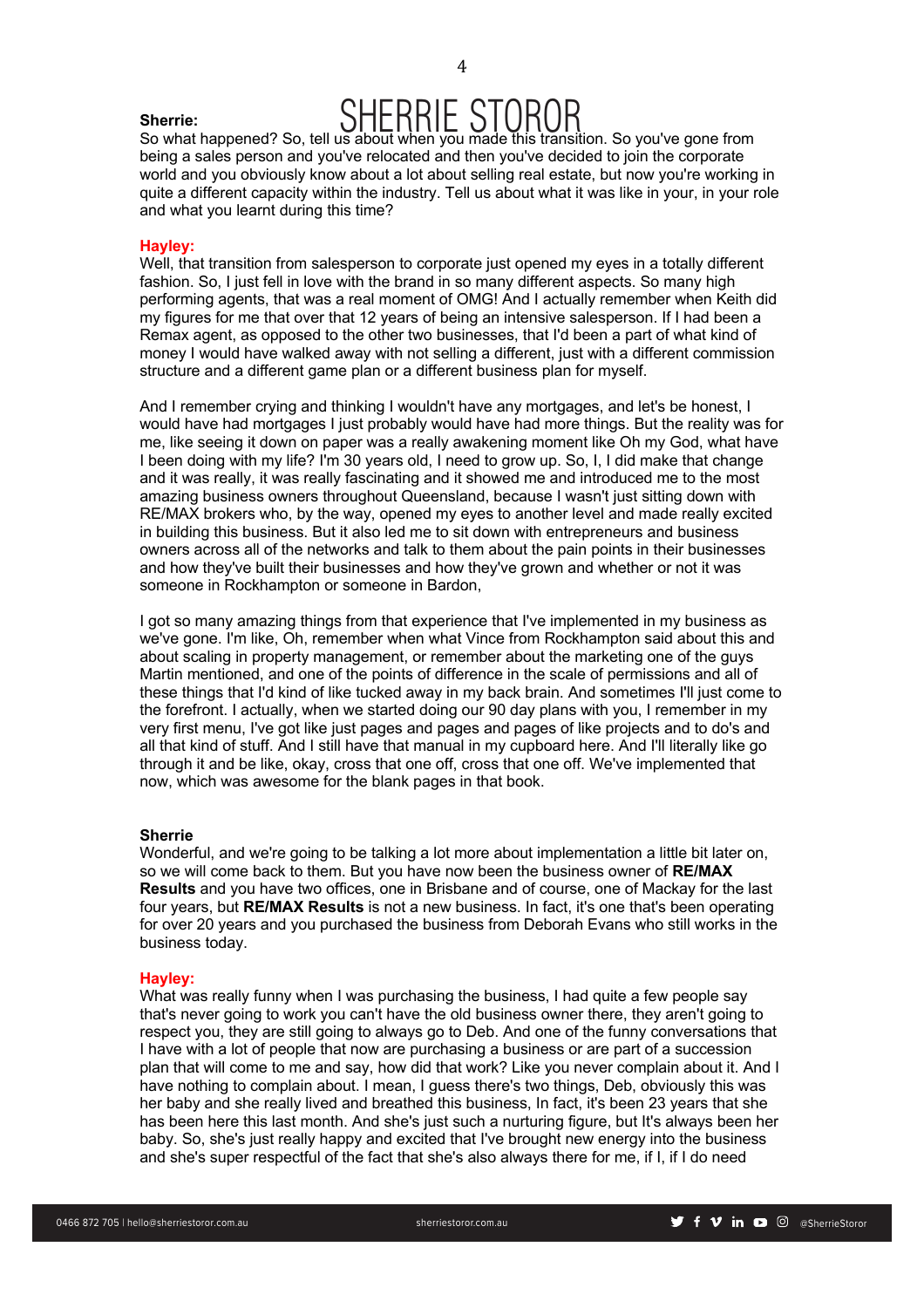advice and, and to be honest at the start, I probably went to her a lot and now occasionally she'll come in and be like, yes, you're doing a great job, which is so, so lovely.

#### **Sherrie:**

Well, that is really wonderful. And look, **RE/MAX Results** is even a business that I worked in. I remember there used to be a number of offices underneath this brand. This is way back when, in the early two thousand now. And so, I have actually worked in the business that you now are in, but when you originally purchased the business it wasn't just yourself and you also had a business partner. So, tell us a little bit about business partnership and the pitfalls, the positives and what you took out of this experience.

### **Hayley:**

Yeah. look, business partnership probably was never for me, but I didn't know until I was at it, I think looking back it's been the biggest opportunity. It was a massive challenge. Unfortunately I had a really strong kind of mindset around the business that I wanted, the culture I wanted to build the type of people that we would attract to the business having elite performance instead of just a bum on seats mentality was something that was really, really important to me. So, we used to clash on things like that quite often. Culture being such a strong value in our business was something else that we used to clash on. And when I look back now, I think thank God because I probably wouldn't have got into the business without a business partner.

So, I could have been sitting in a very different seat maybe still at corporate, I don't know. But at the same time, it's just enabled me to, to evolve so much as a person, but evolved so much as a businessperson. If I still had a business partner, I wouldn't know anything about the numbers. I wouldn't be involved in a lot of the day to day financials. I wouldn't have gone to business school, I wouldn't have done any of those things because that, wasn't my role in our partnership., my role was culture and growth, but at the same time, yeah, if I look back now and see, this is where we would be in two years' time, you just wouldn't believe it. It's incredible.

### **Sherrie:**

Well, you are now the Sole Director, and there are currently 21 agents in your business across those two offices. And they are writing fees anywhere from \$200,000 to North of \$2 million. And there are the green agents that are newer into the, into the industry or their career agents or high performing agents. And I want to get into a little bit about how you manage these agents and what their requirements are and how it is that you actually help them build their best careers and their best lives. So how do you do that Hayley?

### **Hayley:**

I mean, it's a really large question, but at the same time, I guess my relationship with these guys is kind of different. I don't look at any of them as employees. Our relationship is really business to business because I'm there to help them facilitate the growth in their business. And we build our plans and we execute and implement an action item constantly. But my goal because I'm non-selling in our business is literally there to support these guys with whatever their career plan is. So whether or not it is to build a business that is a million dollar plus business, whether or not it's to go beyond that, whether or not they really sit at \$500,000 and happily we invest that in different avenues, everybody like anybody, everybody has a different plan.

And rather than a kind of cookie cutter type system, we really have like, we've got a process for everything. Don't get me wrong. We have all the support and services and the agent services team to support everybody in whatever they're wanting to do. But whether or not there are \$200,000 agent who's just starting out and needs that structure, or they're an experienced agent that just needs a hug sometimes when it hits the fan, then, then that's okay. Like some of our agents I speak to every day, some of them will just check in when they have a problem, and, and that's okay because everybody's different. And we really do run our business that way, we tailor it to our clients and my clients are our agents.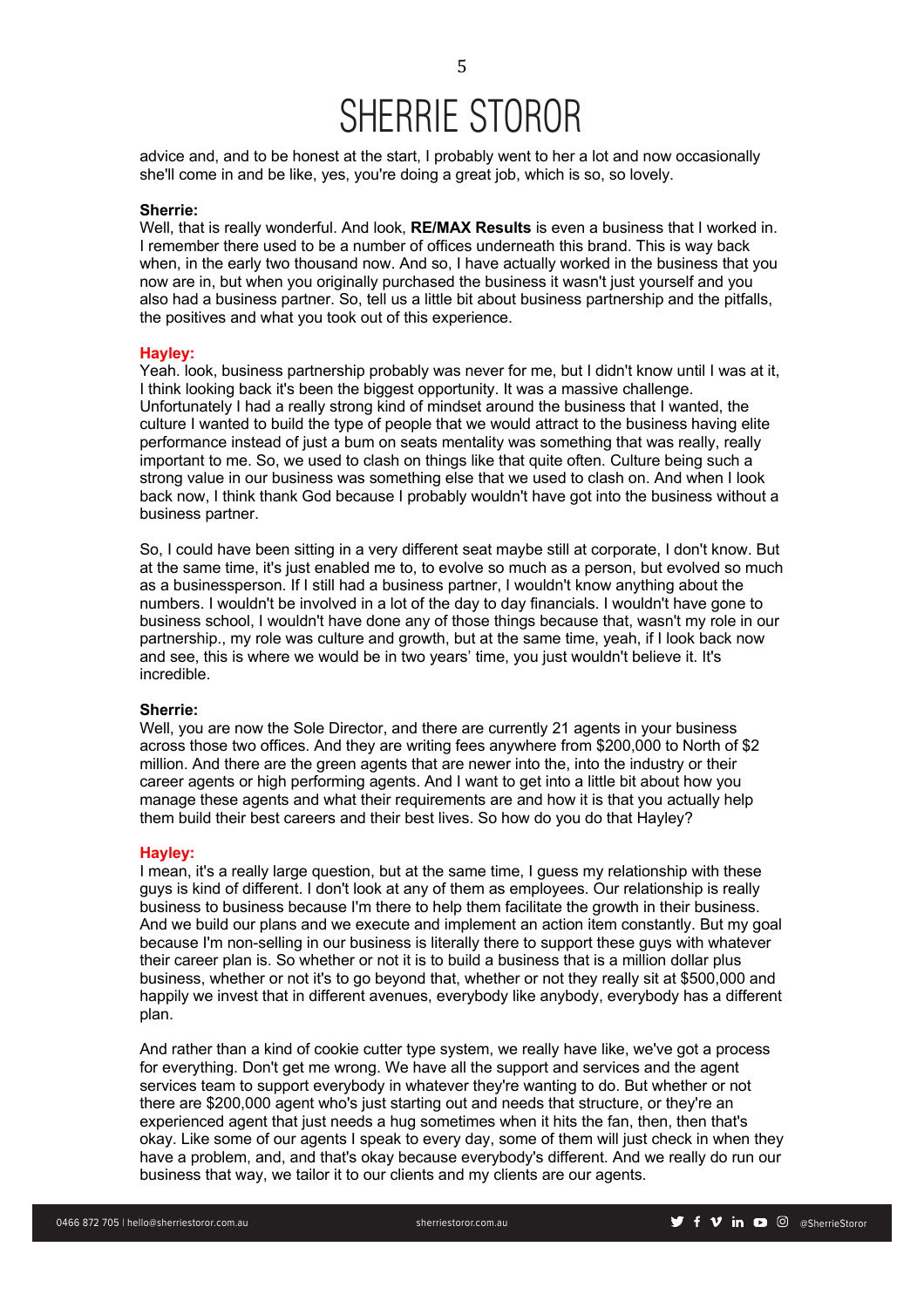### **Sherrie:**

Well, I really have seen this kind of more personalised approach instead of trying to fit everybody into this concept or this, this notion of what it should be or what it looks like, and I think that is obviously evident and what's working in your business, but I have also seen that you have a real focus on training and one also on culture and a big part of this is I know every single person who joins your business or who's in your business takes and, and becomes one of the build your best life coaching clients. And they get one of the success manuals and you have them branded **RE/MAX** and it's all a very nice kind of process. I think on top of all of that this is really a strict 90-day process in terms of bringing it on board, keeping them on track and making sure that they're having a career changing 90 days, every 90 days, so to speak. So, what is it about this program that you think has really helped the agents to level up their own internal businesses combined with you?

### **Hayley:**

What, there's so many things. Probably one of my favorite parts about the manual is that it's Holistic and it's not just about selling and it does have the program in there, which is wonderful, but I love the goal setting process at the start cause we're looking at fun, we're looking at friends, we're looking at finances, we're looking at all of those things that are really about building a better life for the agents. And at the end of the day one of my key jobs in our business is to have retention of our team, which I think I've done a sensational job in the last couple of years, particularly in the more tumultuous times, because if they're not happy, they're not going to stay and they're not going to be long term agents. And I'm there to make sure that although they can have their ups and downs, overall, we can ride through those experiences for them and help them by having a better life.

Well it's interesting that you sort of talk about this because in addition to the manual. I think it's this accountability part that I see you work quite successfully because I think it's one thing to have, have the manual and to work a 90 day program. But I think the second thing is really you sitting down and having these one on one meetings with, with your agents and understanding that not every single agent in your business is somebody that you would sit down once a week. It might be at different timeframes. But I do see that this is a common mistake that a lot of principals and a lot of lead agents actually make when they're the team leaders and that is not spending the time with those that are part of their team to help them grow and to understand, okay, well, where are we heading? What's our direction? What are we actually working on even this week? So, let's talk about those one on one meeting. And what is it that you, I mean, number one, how important are these meetings, do you feel to the success of your business and what is it that you actually discuss in them?

### **Hayley:**

Look, depending on the agent with some of our larger, more high performing teams often we can go in with an agenda and we end up with something else. But the outcome that, that often we're having is we're sitting down talking about their overall goals. And sometimes with those guys, I'm having conversations about how they can have conversations with their team and get that pipeline moving and other times it is a really direct sales pipeline conversation. One of our agents who I really didn't think wanted those direct conversations or required those direct conversations kind of came to me last week. And he was like ok Hayley I think that when we have a one on one, I want to go back to the basics, like take me right back to the basics.

And this is a highly experienced, he's like, I need this right now, are we good? And I'm like, yes, we are good. Absolutely let's do this. But was funny for me to have that for someone that's been in the industry for over 15 years to be like, all right, Hayley, let's go, we need to pump it up again. And I want to start back with the basics, we want to talk about the pipeline, our listing levels, how are we going to move the stock group? I just need to bounce it off someone. And I'm like, awesome. I'm your girl.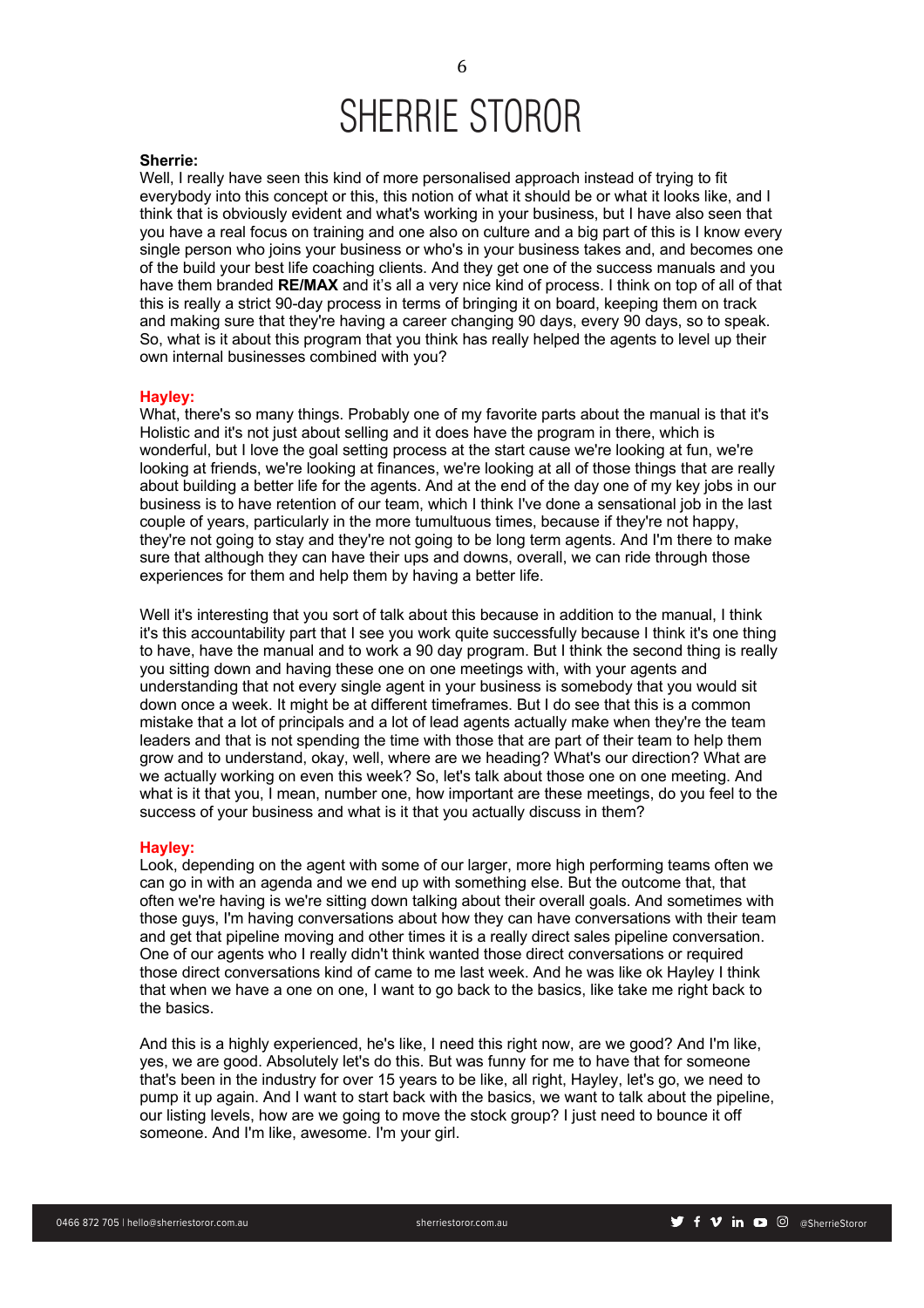### **Sherrie:**

Well, I think this is really valuable. And I think this is why the manual works so well because you just bring it into the meeting. It's like, there's the stock list, There's the calls, there's your pipelines, there's your hot buyers, there's the, on the markets. And in these meetings, it is really great to process that kind of stock. And it's very easy to say, okay, well, I haven't been making any sales or I haven't been getting any listings. And then you can look at the activities that have occurred and, quite often what I find and what people want when they're wanting to work with me as a coach is they want accountability. And so, I'm sure you're finding that as a principal and as a team leader too. Correct?

### **Hayley:**

Yeah. And one of the other things that I found in that process is sometimes it's not even when you're not selling, sometimes it's when you are selling and you're getting too busy and you're forgetting some of the basic things or you're skipping parts of your process, or you're only following 25 points of the 51 point checklist. Those types of times when they're like, I need to pull back, I need to reassess. I need someone to kind of look at this, It's not in my business. And just pull me up on stuff and look, everybody is different, if you ask our agents what my process is for each of them, it probably is different because it is personalised, but we just keep going back to the manual that the bones of that meeting to make sure that we've got some structure there.

One of the conversations this week, actually it was yesterday. It was like okay, let's look at our Buyer and Seller list, let's go through our open home register. And let's just check who is who's got a property to sell. Like you've got all of these buyers at the moment because the market's running red hot on a Saturday with open homes and you're struggling for listings. Let's just fall back into that open home register and see who has something to sell and they've got a listing today from that, they've been out and had the listing presentation at two o'clock.

### **Sherrie:**

Well, I think this is such an important conversation actually and a very powerful one, because quite often I see agents fail at focusing on what it's going to take to actually bring the business in and they get so caught up on listing and marketing properties that they actually stop taking the time to actually process the stock and looking at, okay, well, do we need to reset the strategy on this? Do we need to have a critical conversation with the price? Do we need to change the marketing? Do we need to reinvigorate the ads? What is that we need to do? Where are the hot buys coming from? So, I love the fact that you're talking around this because it is something that it's a basic, but it's a fundamental platform in our business and we don't actually get paid unless we sell something. We've got to make sure that we are processing and helping our sellers actually sell their properties so that they can move on to their next property venture.

So, you do operate two offices. Once is, as we've talked about is in Morningside in Brisbane and the other one is in Mackay, now, logistically there is some distance between them. So, there's a couple of hundred kilometers. How does it actually work for you, being able to do these one on one meetings and actually being physically located in Brisbane when you also have an awesome team in Mackay?

### **Hayley:**

Yeah, look, to be honest, and I know people say it, but I'm one of those people that's truly blessed with the fact that in Mackay, we have these really talented and ultra-experienced agents, they are the agents that call me when they need a hug and most of them have been business owners before. So, the beauty of that is they appreciate that business to business relationship. And that's probably the only way it could have worked initially I think we've evolved now as a business and we've obviously grown, and we've also attracted some really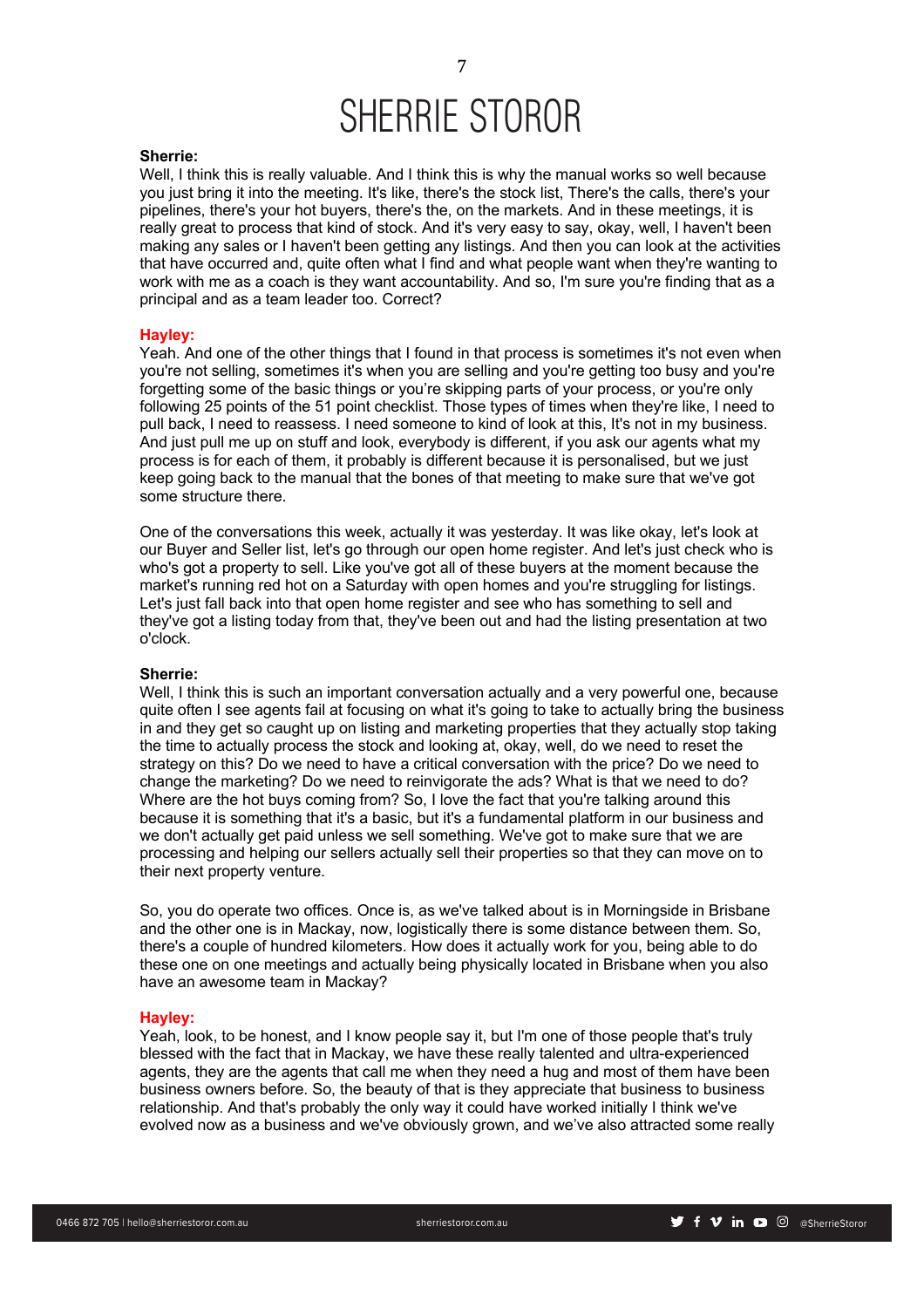great new agents to the business which have made a big difference but from a management point of view, it's just an it's honestly, I think it's just the way that we approach it. People that work for us, are the business.

### **Sherrie:**

it's interesting that you talk about this, because I think all too often we sort of glaze over the, we've got the right agents in the business, but evidently you are a match for them and they are a match for you and you do have some great agents in Mackay. You've got **Stacey Arlott** and you've also got **Mike Althaus**, and as you talked about recently, **Leanne Druery** has also joined you.

So, this is really interesting to me because onboarding an agent I think is a very difficult thing to do, let alone somebody who actually is already doing great, great business. And especially when you are in a completely different town and city. So<sub>n</sub>a) how much do you value this onboarding process and what do you actually do to ensure that you gain momentum or the agent gains momentum through this period instead of dropping it off?

### **Hayley:**

Oh, this is a crucial moment in any recruitment process. I think the nearest example of that has been Leanne moving to our business last month. She did 87 transactions last year. So, by all measures and balances is an absolute powerhouse and obviously from our perspective it was really, really important in her transaction to make sure that that was seamless.

From a transition point of view, there is nothing more fearful, and I know this from my time in franchising, but also when I made the change from Raywhite and LJ Hooker years and years ago, I know that it took me about three months, it costs me probably three months in my business. And as a business owner, I looked at this as a prime opportunity to up my game and my offering for agents that were joining us in the sense that we could offer them a transition process that could be well thought out well planned and seamlessly executed. And as a result, I think Leanne had seven contracts in her first month with us and it's got another six on the board ready for September settlements. So, she's obviously rolled over very quickly, but with all the support, resources and services that she needed so that she really didn't skip a beat.

### **Sherrie:**

Well, I know this is one of the areas that we've really spent a lot of time on because we have been working a lot on the business sort of side and our time together, but, it really is a testament because I think that that is something that's quite difficult, but it does seem that there has been a real mindset shift in the office to understand, hey, listen, this has to be a priority to make sure that the agent keeps moving forward and that they don't lose any of that momentum and that they continue in on their business. And in actual fact it gains traction, which is, which is what has occurred here. So, besides sales agents, I mean, you are a massive advocate for property management. Why is this a fundamental part of your business, especially when a lot of others right now are sort of thinking our property management's too hard. Why do you value it the way that you do?

#### **Hayley:**

Honestly, I don't know. I don't know why it took me so long to find that value in it. I guess, as a salesperson for so many years, I always probably didn't really put any thought into a property management business, but growing my business holistically, I really got a fascination in the level of service that was currently being kind of given to landlords. And I was like, why is it so poor? That's just not okay. Like, why can't we approach this of the gold standard level of service that you would give to your vendors and your buyers? Why would we not be approaching that from a landlord perspective? So we saw that as an amazing opportunity, and as a result in Mackay, we obviously started with no property management and here we bought a hundred right at the start, and look, we've had some really awesome growth in the last couple of years. I think, a light just went off in my mind that thought what a great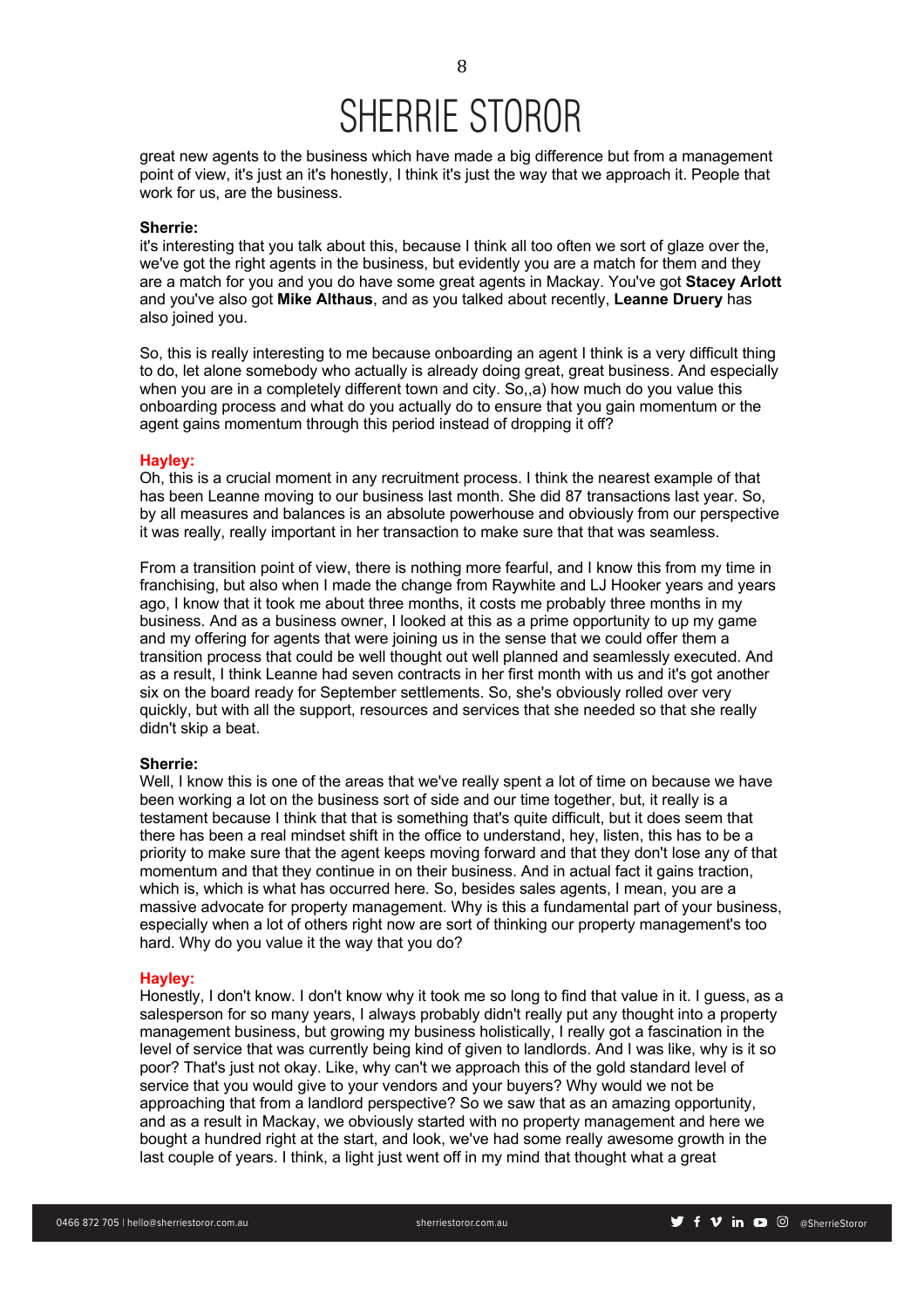opportunity. This is just such an under-serviced underappreciated side of the business and let's give it a red-hot crack.

### **Sherrie:**

Well, I think it is great to give that level of service to people as well, which is a fundamental sort of ethos that you have, but it's also really great for your business because obviously we go through interesting times and we've just had one this year in 2020, but you want to have that sort of business foundation because you just never know when you're going to have a month of great sales and a month of not great sales. And so, it is a really nice trampoline to know that you have got, non-negotiable this kind of income that's coming in month after month. And on top of all of that, you've got a great asset. So, I know that this is a big focus for you in terms of wanting to grow the rent roll in addition to the overall growth, the business. why do you think that you have chosen to focus because really, you've got some gun BDMs in your business and some gun PMs, but also too you've been quite attached to this particular division? And, I had to really convince you almost kind of tear you away from that. So, we're going to talk about your CEO mindset shortly, but do you think that these key component on the growth of the rent roll, do you believe that it's the people that work in those businesses and in those divisions?

#### **Hayley:**

100% like anything in our business, my business is just people my business is not selling. I know that many people think, Oh, that would be great to not have to compete with your principal, in the marketplace, but I've never really viewed it that way. I've really viewed our businesses and opportunity to just offer to our agents. But in our business in particular also offer to our property managers. And the only way that I could support the property managers was by actually understanding it. So as a sales agent, only when I first came into business, I really had no idea. And if I'm being brutally honest about it, I used to think to myself, these people, why do they hate their lives? Like, why are they like, so torn off about such small things.

Like it's so small, like, don't worry about it, just move on. And I couldn't understand why they would often vent to each other in excess about small things that would happen within their day. And I remember when we waited for our now property manager, I was the property manager for six weeks. And can I tell you, I now understand. Honestly, like nothing gives you a rude shock or like a baptism of fire then being in that hot seat. And after only six weeks, I pretty much kissed the ground that the property manager walks on, I'm like Holidays? really? yes, ok go away, get a massage, whatever you need. Because genuinely, I think it's just given me a huge appreciation for the day to day stuff, but it also pointed out a really awesome opportunity for us as business owners, to professionally and personally develop our property Managers to, I think from a training perspective, we spend so much money training the sales team and adapting their skillset.

And often property management is the poor cousin and it's just like, our senior property manager in Mackay and our senior property manager here, he just started studying in NLP. And typically, that would be really sales orientated activity and they are enjoying it and their relationships with their clients has improved measurably because of the learnings that they've had with NLP, not only that they've started listening to really awesome podcasts. And, um, we also did a corporate challenge where they earned points for meditation and holistic, things like exercising and moving and eating well. And, and typically that's not something that property managers would often get involved with, because it's, seen as a little bit salesy, but can I tell you, they just eat that up and has really, really changed the businesses.

### **Sherrie:**

Well, it's interesting that you talk about this and I love the fact that you invest so much into your property management division and you truly do understand it and it's, as you say, because you've been immersed in it yourself, but really BDMs are salespeople, whether you are listing properties for re for lease or for sale, it is exactly the same.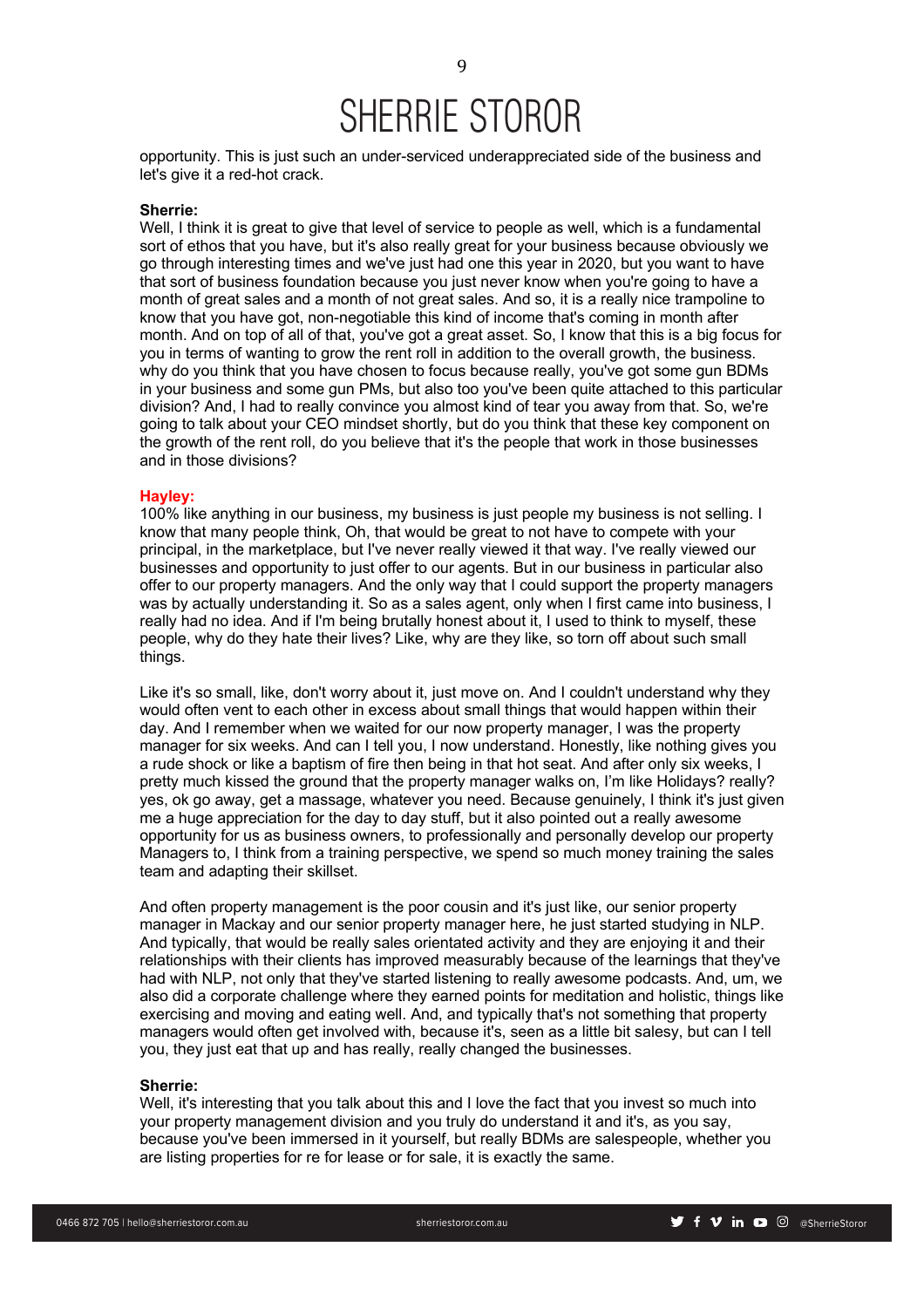If anything, it's a longer-term relationship than those, 14, 90 days or 120 days, whatever it might be and in actual fact, I talk about this a lot that property managers are in fact, fund managers and their wealth creation managers. And we need to sort of see that within the industry, ourselves. So I love the fact that you're talking about this Hayley, I love that you're ripping it all back, but we should be investing in our property management divisions and particularly our agents and our BDMs and why this is so important is it's not just about the process and it's not just about the compliance, but it's actually about growing an asset and you can't grow an asset, If these guys don't know how to close.

### **Hayley:**

We do a lot of its education across the board for our property management and our sales team so that when they sit down, they're actually talking from a point of education. I think in our market place these days; you can't pull the wool over people's eyes anymore. It's important to be able to walk the talk and I don't know about most people's marketplaces, but I certainly know in our Morningside marketplaces, we are dealing pretty much a hundred percent of the time with professionals. Whether or not they be families with professionals or professional investors or whatever it may be they know they know a lot of the stuff that you're confirming for them, and sometimes they just need it to be confirmed by a professional and you need to be that professional that has an opinion, but it needs to be an educated and well enforced opinion.

#### **Sherrie:**

I could not agree anymore. I love what we're talking about here. But look, let's just let's switch focus a little bit and I would really love to have a chat with you about, what the last 18 months has been like for you personally. And I know you've had a very tough personal time. We' will try not to cry, which I've done pretty well through this whole podcast series, because I think it's really important that we talk about life and its positives as much as its negatives and it's not all sunshine and rainbows. And I just want to talk about what has really happened over the last two years and what that has been like for you personally.

### **Hayley:**

Yeah. I have had an incredibly tough last 2 years, my mum passed away last year of cancer and that journey was horrendous. And obviously as the sole director and business owner, as many small business owners would know, you are the business and although we have some incredible people in our business that supported me through the whole thing, and if we didn't I probably wouldn't have a business. I also had two young kids, so whilst I'm running the business and, spending time with my mum, who was going through chemo and deteriorating really quickly and that whole process and that whole time was just horrendous. I'm just incredibly, I'm incredibly grateful and I know that's such an overused term, but the reality is had I've not had a great team that I built around us and didn't have the support of the right administrators and the great people on the ground, we wouldn't have had a business.

### **Sherrie:**

Well, look, it's really interesting that you sort of talk about this because we do have a lot of times in life where everything is great, but very rarely do we acknowledge it when things aren't always going so great. And as a business owner, I think this old style of leadership where just pretending like everything is wonderful when everyone can feel and see that it's not wonderful and just keep powering on. And I think it takes a lot of courage to show the vulnerability and to ask for help, even in your team members, through this period of time. And, when we first started working together, I saw this amazing kickass, remarkable woman in front of me, but I also have seen you go on a journey to really level that up for another, another phrase.

But I also did see that there was still this coming back and this person who had been kind of essentially batted down was really just coming back in into her own. And even in the business, I think you really saw yourself in that BDM and in the property management division instead of the owner or of the business and the CEO of the business. And I know as I mentioned earlier, I had to really convince you to kind of drag you out of that kind of hidey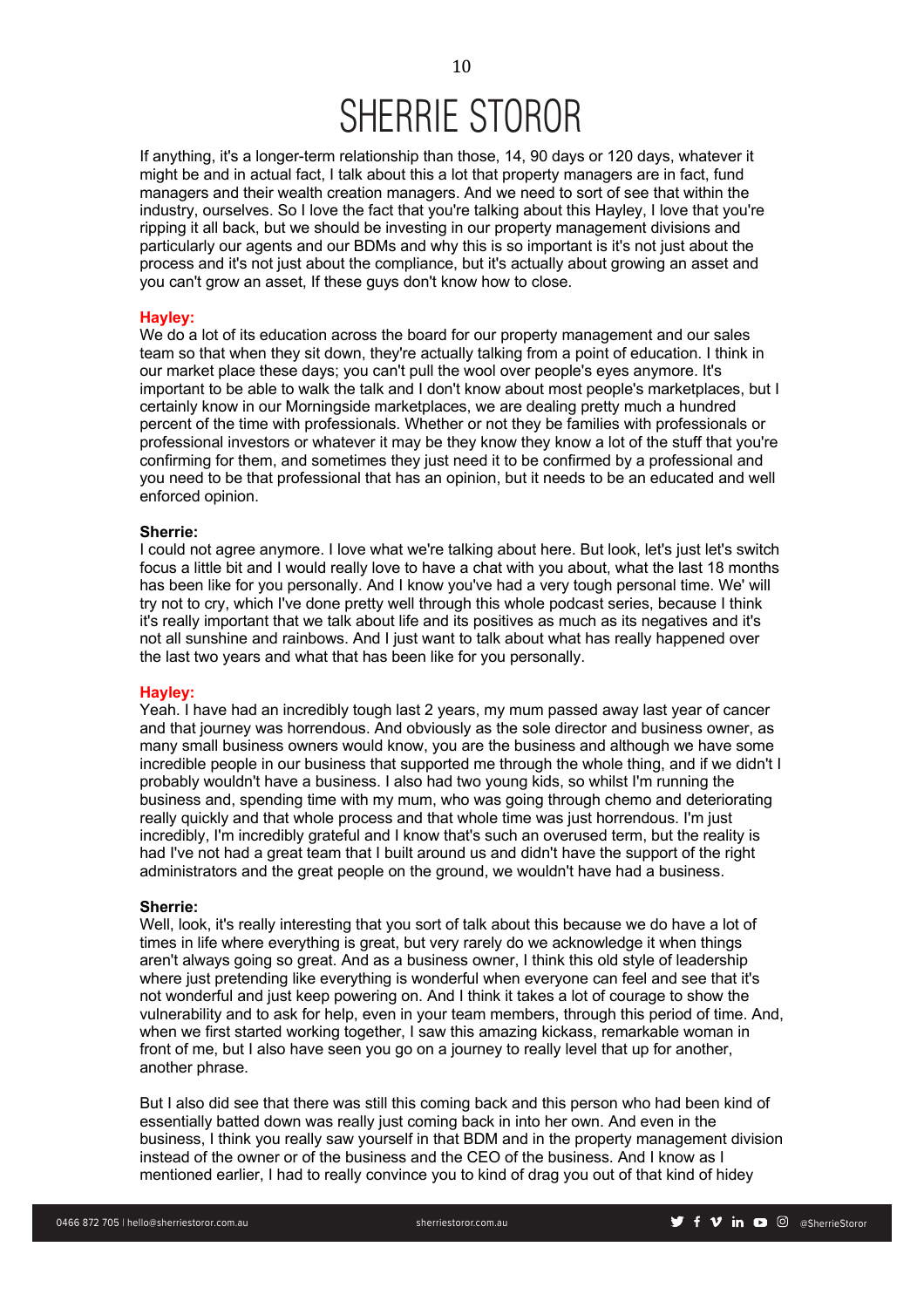hole and let the others in your, in your team who are remarkable your property managers and your BDMs kind of stand up and you really take the reigns as the CEO of the business and, really kind of have these mindset shifts around it. I mean, how do you feel now looking back at even eight months ago when we first started to where you are today, like I just see a huge shift and as I said, you were super cool and a kickass powerhouse woman, but how do you feel today compared to that time?

### **Hayley:**

Oh, it's chalk and cheese, honestly, when we first kind of started working together in January, it seems like the other day, but it feels like we've always been together. I think, I was really lost when my mum died. I was kind of I've always had this dream for what I wanted in my life and really, really clear vision. And my mum had always been part of that. So I guess, I knew that I wanted to come back into the business in a big way and that, I'd had some amazing people kind of taking care of the sales side of the business for me, because as with 21 salespeople, you have to be, they have to be present. I'm really lucky that because we have so many experienced salespeople, they probably gave me a bit of a break and didn't lean on me as much as they could have, or they, they would, and, and I'm forever grateful for that. But, yeah, I was at a loss, I remember I was sitting down at our first kind of due diligence meeting and you were kind of just looking at me and I was like, I don't know about this. I don't know about that. I know about this. This is what I want for the business, but I don't know how to get there, like help me out. And your kind of just took me by the hand and went, yeah. Okay, cool. Let's do it. And, but that meant the world to me because like, like I said before, you don't know what you don't know. And for me to, double the sales volume of the business meant that I needed to be present and I needed to come back in a big way and I needed to not be Dan's wife in the rentals, and although, I remember telling you about that phrase and I think I just allowed myself to spend time fixing those problems in the property management department, because that was safe and warm and stepping outside of your comfort zone and going back and kind of regaining that power and, coming back into your own, I kind of laugh and be like, Oh yeah, when Heather got her groove back! because that's what kind of 2020, despite its ups and downs, that's what it has been for me.

### **Sherrie:**

Yeah. Well, look, I've certainly seen that. And what we're relating today is your husband, Daniel, who also works in the business as a, as a lead agent. But you do operate as the CEO, but people just didn't see you in that role. And, your mindset, even though you own the business was probably in property management and I remember even just going to the Remax office. And, it'd been a long time since I'd been there. And I don't think it had been renovated since, but, out of all the offices, I think the one that you had was one that was, it certainly had no windows, it was very dark. I don't think, did it even have a door? It was very small and, in your mindset, you're thinking, well, everybody else can have the big offices. I'm not really that important. Whereas I think you now understand that your role in the business is holding it all together and kind of conducting it as you would, if you were conducting an orchestra. But now, you've just recently renovated that office which has been a really amazing process. And I was lucky enough to come and check it out this week, but you have now given yourself an office and I want to talk about this mindset about where the office that you had and the office that you now have. And, I know I was trying to convince you why this was important and that it wasn't just about you, that it was about everybody else in the business, but also suppliers in the business and also recruiting in the business. How do you view this fabulous office that you now officially have, which has got light and windows and armchairs and decorations, but is a boss, CEO office how important do you think that is? Not only to your mindset, but to the other agents in the business?

### **Hayley:**

I don't think I ever had a problem with it until you pointed it out to me. And then I kind of started looking at it and being like, Oh yeah, it's kind of annoying that when somebody wants to have a private conversation with me, we have to book the meeting room and kind of annoying that, when we have a one-on-one, we have to go across to the coffee shop and it's kind of annoying. So, there were all of these things that I started seeing as like, oh yeah, that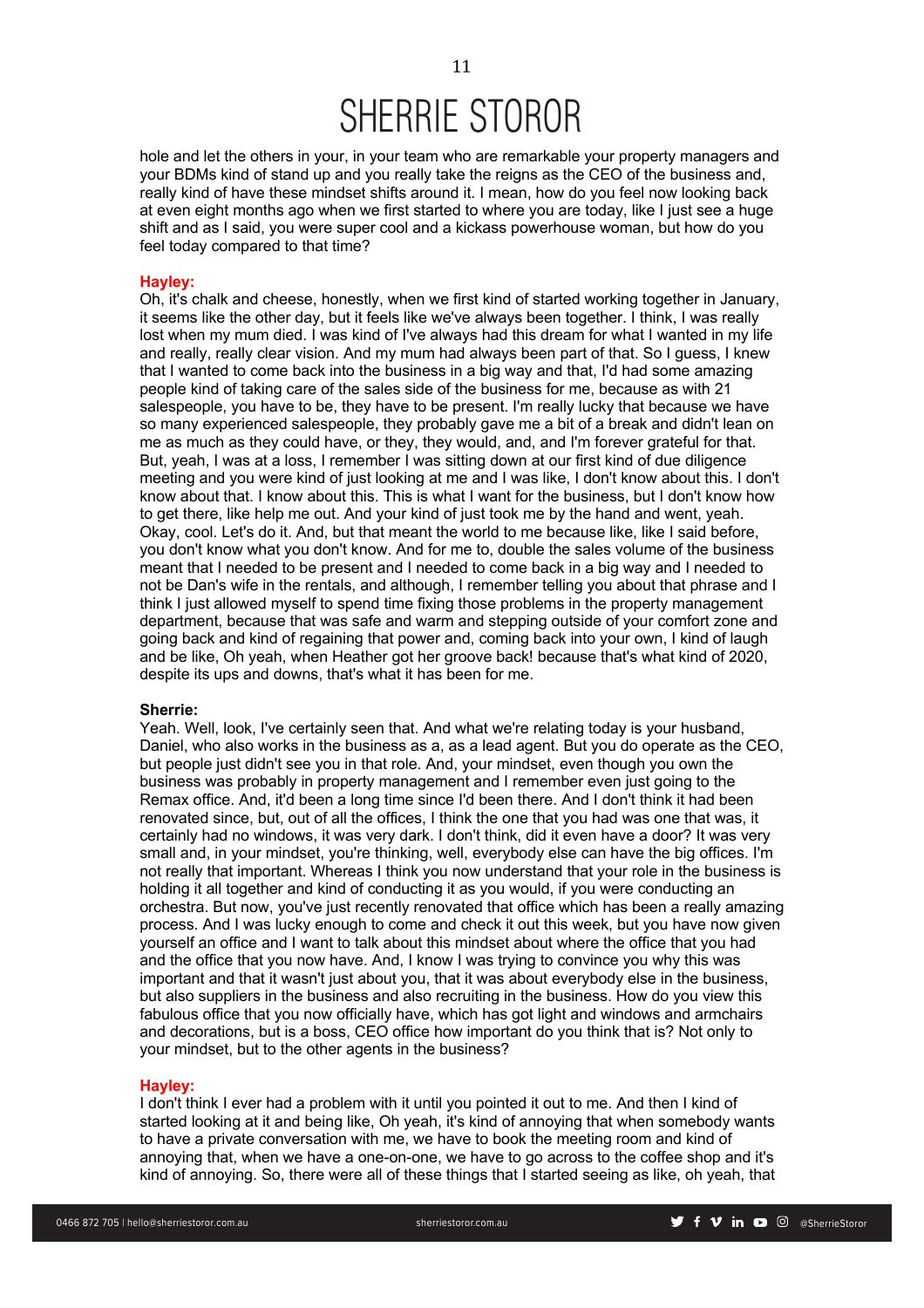is annoying. And look, we did, you and I kind of disagreed on this and I kind of fought you on it. And you were like, Hayley drop the rope. But I've got to tell you like having this space enables me to kind of spend a lot more time on the business instead of in the business and having that focus has been fantastic, but it really has changed my mindset. I love that it's so clean and crisp and it feels so amazing. And when you walk into my office, it smells good. And like all of these little things that just give you so much more pride and so much more enjoyment about being here and even our salespeople that have got their executive offices that they've decorated, our teams and our high performers that have, have earnt those spots, they love that they've been able to custom their offices and kind of do all sorts of things in there to suit their teams. And I think it's really building with a sense of pride and what they deserve it because they work bloody hard.

### **Sherrie:**

Exactly. Right. And so do you, and I think this is why the office was so important because to me it was really very symbolic of this kind of transformation because of where you had been because of the, what had occurred in your personal life to you getting your groove back as you call it. And me basically saying, let's shatter this glass ceiling and it's really about this CEO mentality, not, the Dan's wife who works in rentals and really for seeing it as that. So I can see that this has come such a far way in, in eight months, but it's also interesting you talk about this and just to digress for a moment about the other agents having offices, because they do have, for those that are operating EBU's, they do have their own offices. AndI know that we set some sort of ideals around these offices and having space for new people who might choose to come in and join the business or those that are in the business that might move from a workstation into a full office with its door for, for an EBU. So just share with us a little bit about the renovation and that concept behind the offices.

#### **Hayley:**

Well, I think, 2020 probably changed the way that lots of people knew their workspaces when they started to work from home. Some of them preferred it, but a lot of the agents came back to the office and plugged in on hot desks or plugged in, in there, and their workstations. And some of them that were wanting to build their businesses, really relish the challenge to say, if you get to X then guess what this beautiful new shiny office belongs to you. And, one in particular is super funny in our one on ones. He's like, okay, so how many sales am I away from my office? and it's really cool because he's really using that as the fire. He's picked this office; he's already decided which one it is. He even had a sign up there for a little while saying that it was his office and that, and he's not obviously working from there yet because that is kind of the reward, but at the same time it's given him a really cool goal when, as somebody that's been in the business for a long time, not a lot of other things where that motivating for him, it wasn't about finances. It wasn't about reaching a certain comfort level in his life because he already was a stealth established gentleman. but at the same time, it was a really, really cool thing that motivated him. He'd be like, yeah, I want to sit in the executive office and put my legs back up on the, on the desk. So yeah, that was really, really cool. And I'm excited to be able to offer that to him.

### **Sherrie:**

Well, I think that's a really nice thing to talk about. So thanks for sharing it with us, but I think going back to this concept about for you personally and making these mindset shifts and being that boss sort of bad boss CR in a really good way I remember there was one thing that you said to me one day and we had this massive session and you just said to me, I don't know if you remember this, you said to me, I just still see myself as this little New Zealand kid who's from like a working, family. And I just need to see myself in a completely different way. How did you do that? How did you transform your thoughts of who you are yesterday to who you are today?

### **Hayley:**

Do you remember all this stuff? look, I grew up in country, New Zealand in just a really working-class family in the sense that they beautiful, wholesome, hardworking parents, and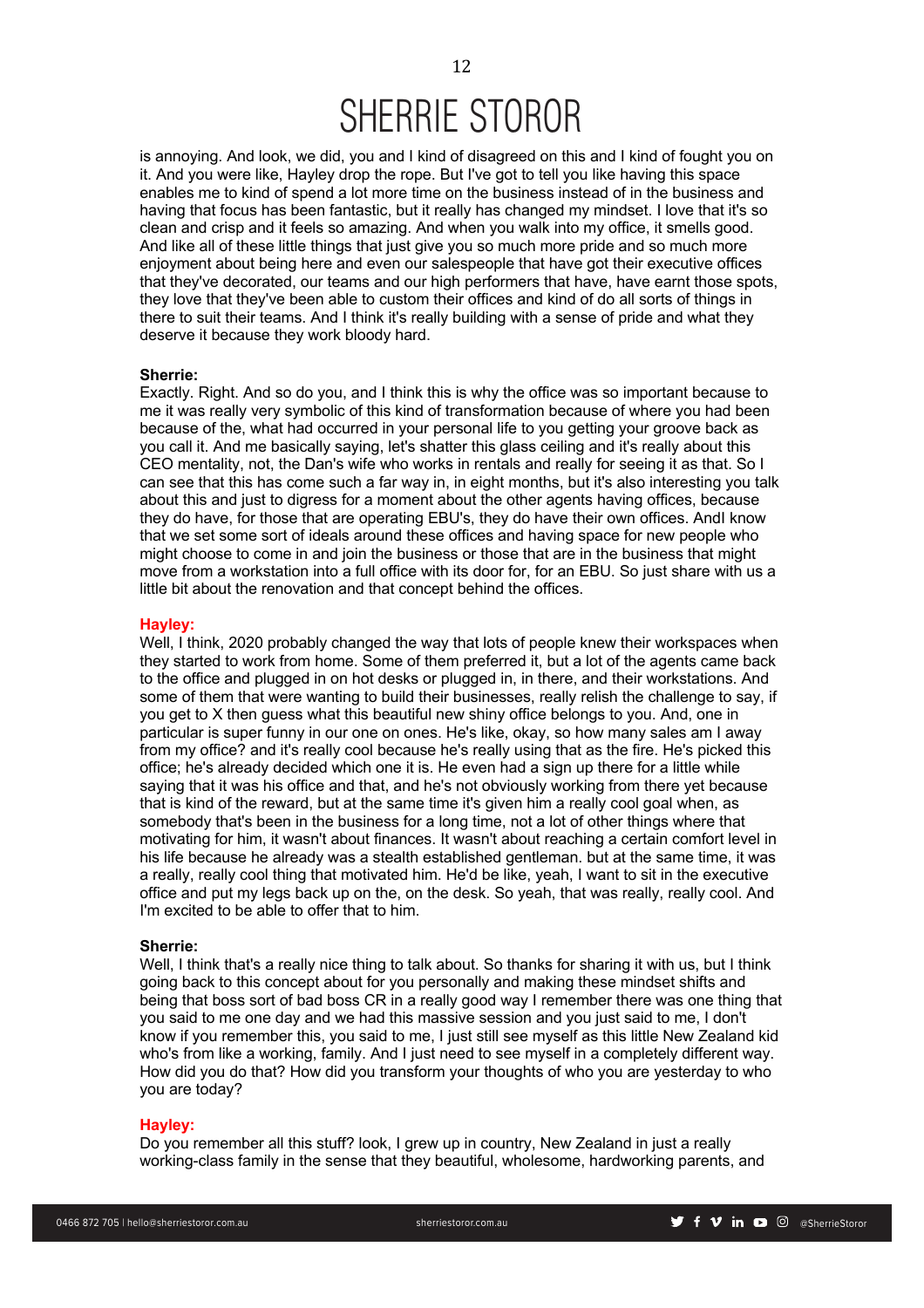really, they worked to give us a better life. Um, and sometimes your upbringing can be the thing that holds you back because like, a lot of my thought process was, Oh yeah, this is good. This is good. But when we started working together, you really challenged me. And, I remember you saying to me, and if you stop thinking like a poor little Haley kid, highly, like, after I'd said that to you, you kind of repeated it to me a few times, which was a bit of a trigger really. Cause I was like, oh yeah, I really do need to stop. Um, I do need to stop limiting my beliefs and our business name is limitless property. Right. So, I've always had this ambition to be limitless. I think it's only been this year that we've really started to crank, in my mindset and I guess, and the opportunities that we have for the business that we're, that we haven't yet realised. So, does that answer your question?

### **Sherrie:**

It sure does. And I think there's nothing wrong by the way, with being from New Zealand, you're in New Zealand and growing up in that way, but you just, for the life that you want to lead today and the goals that you're setting, it was about smashing that and kind of acknowledging that that's the place in which you have been in sitting in and where we want to, where we want to move forward to, and, are really thank you for acknowledging that publicly, but also for working with me in, in terms of honestly, discussing it because it also gave me great insight as to how I've done it. And it gave me an opportunity to step back and look at my life, um, which I've done a lot of actually in this last year. And I know I've shared a lot of it with, with you guys on, on social media. So, thank you for, for that, because it was really, really awesome for me, but let's, let's talk a bit more about your husband, because as you said, you are married and, and you are a mum and he is a lead agent in the business, but when you go home at night, what's it like, do you guys talk all about shop or is it like, do you have boundaries? Do you have rules? How does it work?

### **Hayley:**

To be honest? And this is so funny, I just had this with Dan's PA she's like, do where Dan is? He's not answering his phone, I'm like, I don't know where he is, he's not my problem, he's your problem! And, then we kind of had a big laugh because genuinely, um, I remember like we rewind the clock maybe three or four years ago. I remember we were in the kitchen one day and Dan and I must've liked just snuck a sneaky little Peck on the cheek and our receptionist walked in and she was horrified and I kind of looked at her and she looked at me and she was like, and I said, Oh, this is Cooper's dad, right? Like, this is my husband, we're engaged. And she had no idea because at work we're really not, we're not married.

He does his business. and I look after the business and, and lots of people will probably never know unless they stalked me on Facebook or, whatever it may be because you really can't tell most of the time, don't get me wrong. He definitely gives me lots of, well-meaning digs during the day. But at the same time, he's busy out doing his thing and I'm obviously busy on the business. So, we really don't see each other. And sometimes, at night it's a great opportunity to download different things. And God forbid, I give him too much advice. But at the same time, we're two little kids, like most working parents, you don't really have a lot of time for each other. Like one of the things that I say you made me do, just cause I'm like a goodie to shoes and do my homework, but it was like lock some date nights in and they have been really awesome in the sense that when we do get to go out on date nights, sometimes like this sounds really bad, but we'll do like our 90 day plan on our date night.

### **Sherrie:**

I don't think there's anything wrong with doing that on a date night. I like that, I like that idea.

So, as we have discussed, you are in fact a mum, in fact, you're a mum of two boys, both of which are under six. So, Jordy and Cooper, and you are a working parent and you're a business owner and you're a wife. How do you fit it all in? Do you feel like you've got it all figured out?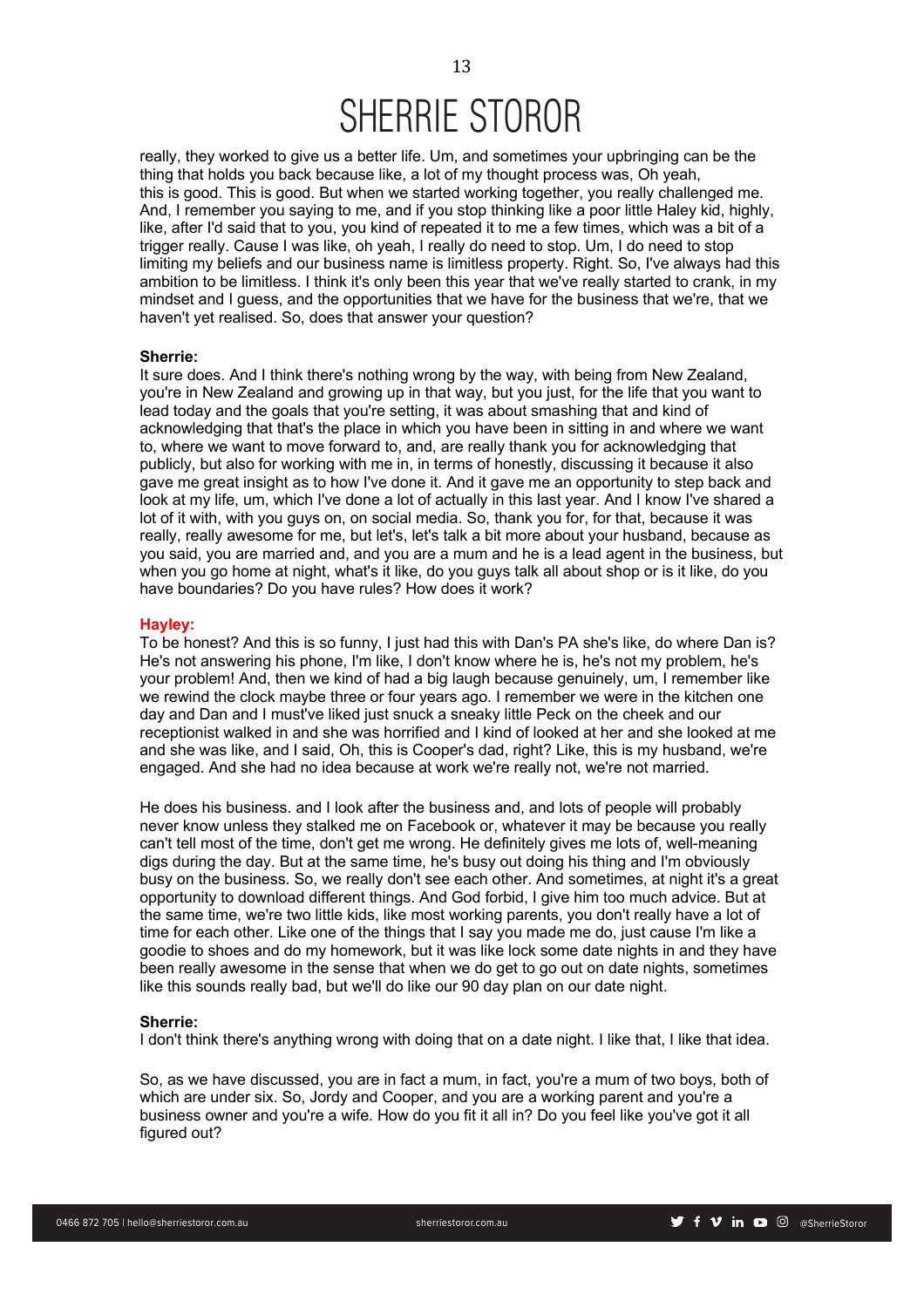### **Hayley:**

Oh my God No. I haven't got it all figured out and you can talk to any working parent, and I'm sure that if they're really honest with you, that they tell you that their life is complete chaos and look, it works. I don't know how it works. But there's days when you are just like, shake your head and think, what am I doing? And then there's days that you feel like you've got it totally nailed it.

### **Sherrie:**

So well, tell me about yesterday. I Know we were having a chat yesterday afternoon. You were saying you're dropping the kids off at school, can you just share with us?

### **Hayley:**

Thanks for bringing that up. That was a great day yesterday. So, when I rang you Sherrie, I dropped my big boy off at school and I've walked in, in my work clothes. I'd rolled my ankle on a tree nut as I was walking in the pavement, I didn't fall over, thank God, but I almost fell over. And then I got there and realised he didn't have a jump up. So, this is like the morning routine, right? So, I've gone home grabbed the jumper, taken the other one to daycare. I was really frazzled. I had a sore ankle. I was thinking about netball tonight thinking oh God, this been not be sore for tomorrow. Have I got strapping tape? Do I need to do this? Do I need to do that? Like a thousand things running through my mind. And I'm just like super frazzled and starting to get a bit hot and a bit sweaty and like just, frustrated because my morning was not going well.

And I'm like, I've power walked in with, a one year old on my hip and everything all altogether there. And then the elevator was taking forever. And I was like, oh my God, now I'm going to be late. This is great. By the time I've dropped, Cooper's jumper off to school, it's just going to be chaotic. Right. And so anyway, I kind of come up for air and as I was driving out of the driveway, maybe we spoke, and I just had a big download on you. Like, and then there were these mums outside and they looked perfect and they're all in a niche and like I just exploded, and you probably thought hmmm that's great. Oh, it does there's days like that, that you just think, why do I do this?

### **Sherrie:**

I certainly don't have children, but I don't think anybody really has it figured out. And there's always those times where we look at other people and we are thinking why can't my life be more like that, why can't I have it all together, but is there any such thing of having it all together and maybe what we are seeing on the outside is not necessarily on the insight but yet we are still striving for this like impossible notion of perfection and being like the perfect parent when really all you can do is your best right?

### **Hayley:**

Yeah, honestly, we can. And like I remember years and years ago, like I decided that I wanted to have it all actually when I was working at Re/Max corporate. And because back then I didn't have any kids and I had this wonderful lifestyle and I was living in New Farm and, like just having the life of my dreams, if I'm looking back, those were the golden years, now with two kids and living in the suburbs, like we're in seven Hills and we absolutely love it. It's been a really different life experience for us. And I read, a saying to Joel actually who's the managing direct at Re/Max Australia, I remember saying to him, oh no no, I will have it all! And he was just like, yeah. Okay. And it was only like last year that we had the conversation do you remember that time when you told me you were going to have it all? And I'm like, yes. And he's like, and you've got it all now. And I'm like, yeah, that's what it all feels like.

### **Sherrie:**

I think all we can do really at any point in time is just your first ride, which is what we're talking about best life, because it's about making, making the best of every single moment and every opportunity and just driving for that, for that, what it could be for you. But what I look back and we've been talking a lot about your adventure. This, this year what's been happening throughout your career and through your property journey and so forth too.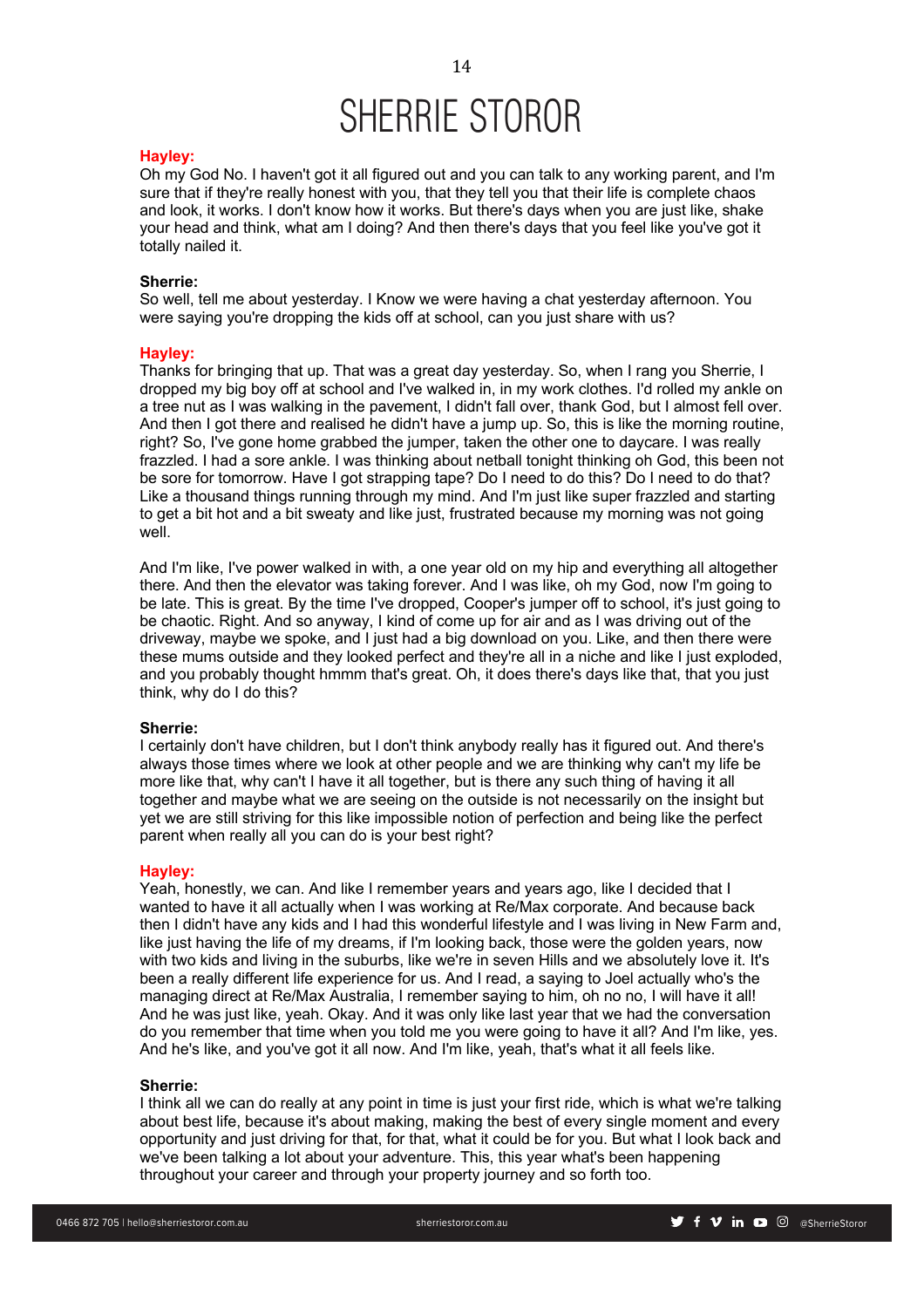And business ownership journey, 2020 has been a big year for you. And we've talked a lot about you leveling up and these mindset changes and the implementations and the massive growth in your business, which we haven't sort of talked too much about, but really it has been massive, massive growth. What are you most proud of in 2020 so far?

### **Hayley:**

Oh, well I'm most proud of the people that we have in our business because it didn't happen by accident. the people we've had, some people come and go along in the journey, like an ex business partner and people that particularly weren't a right fit. But one of the things that I really hang my head on is the retention of our team and the fact that we are just on and on. Like, I love coming in here. I love the feeling and the vibe and like you would have experienced it yesterday. Everybody's upbeat and it just feels good. I like, you've got this great environment. Um, and what's about agents. We'll talk about it as well. Cause I've never experienced that anywhere else. And sometimes I'll be singing in my office and we'll start the door and they weren't, that, that hasn't happened to me.

He's just a really nice vibe and that's the thing that I'm most proud of. I'm most proud of the fact that we've built a business that people actually like to come to work and that we are surrounded by some incredible people that are doing amazing business as well. We're not surrounded by awesome people that are just twiddling their thumbs. I just out there doing the business, but when they are here they're here for the right reasons.

### **Sherrie:**

This is a good answer actually, because culture is something that you have done a really great job in terms of implementing into your business and nurturing. So, I love that answer. So, what do you think is next for your business? What do you think is next for Remax results?

#### **Hayley:**

Well, that we're going to continue to have that strong emphasis on the people and growing with the right people you and I had had back and forth conversations, bums on seats and intensity or growing with purpose. Um, and, and it's just continued growth. We're just kind of getting started. I'm uninformed, Oh, I'm only four years in. I got like, I got 20 years there, um, which is kind of exciting, and, and I just can't wait to see where we are in another 10 years and how big we are then, and the type of amazing people and the type of business that we have in that time. I mean that for us, there's no ceiling, we are limitless. I do like this limitless notion. I think this is one that you have now really embraced, and it's now your mantra.

### **Sherrie:**

So, looking back, knowing what you now know, what would you recommend to anybody who is relatively new into their business, or even if they've been in their business for a few years, what would you tell them to go out and to do immediately?

#### **Hayley:**

Well, um, invest in yourself. I've always been a big believer in, um, in training and coaching and mentoring. Um, I've been coached, by lots of people over the years, but I think that we can't be can't stop learning. One of the big moments for me was, getting involved in business school, because that led me to exiting my partnership, because I learned about the numbers and about the business of the business. but you and I are really just getting started. Like, this is a real opportunity for me to view my business in another lot.

And I know that we've had personal branding on the agenda for forever and we haven't even got to it cause it's always something more important for us. But investing in people's personal brand, I wouldn't be doing it if I had to start again tomorrow as a new salesperson, I'll be investing in my personal brand and I've been investing in some quality coaching. Um, and I would implement the doing is the most important thing. There's no point in planning and